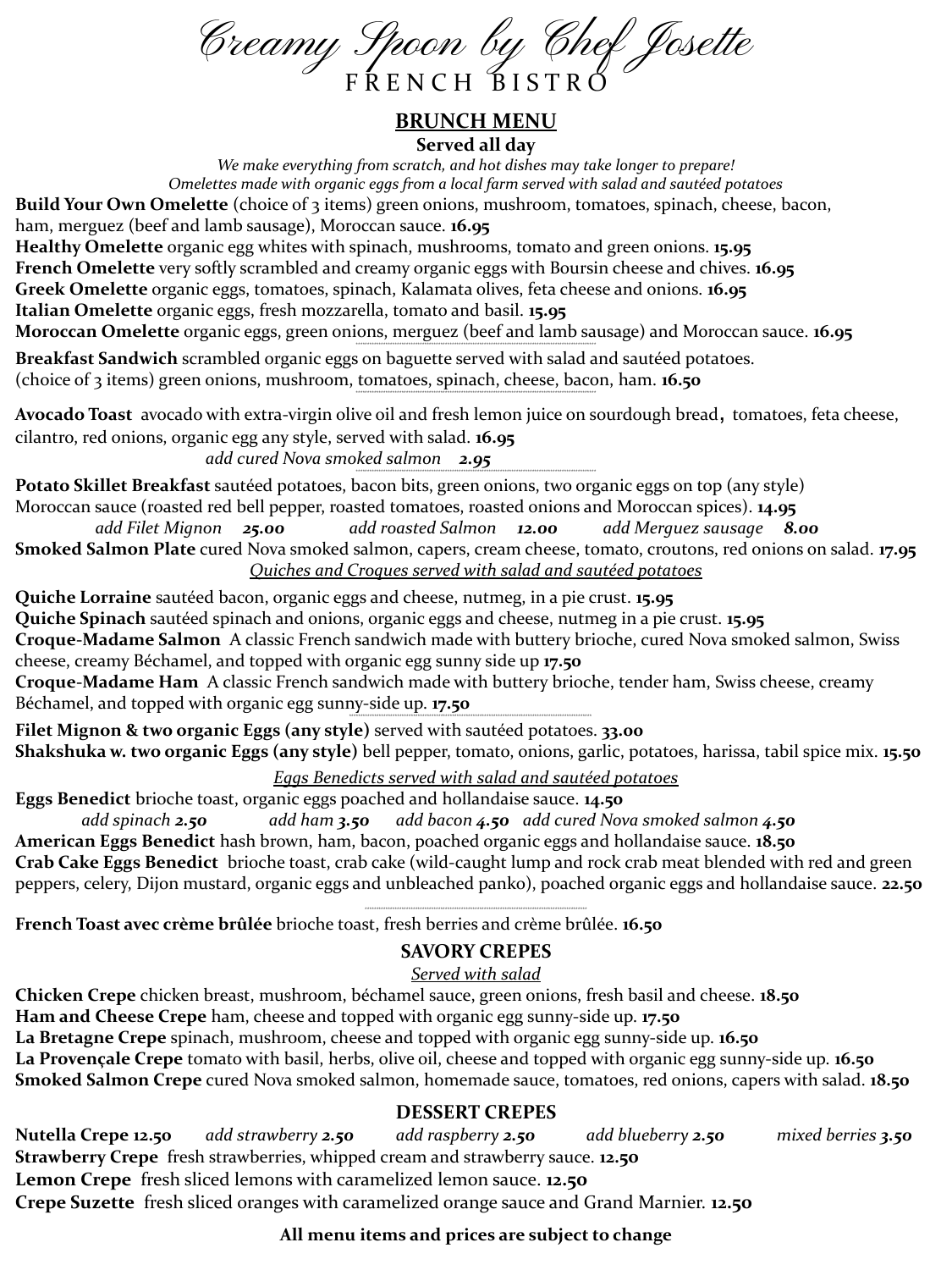#### **APPETIZERS**

**Escargot** sautéed in garlic, green onions, cilantro, thyme, parsley, butter and herbs de Provence. **18.00**

#### **SOUP**

**Onion Soup** served with Croutons and melted cheese. **11.50** (Vg)

#### **SALAD**

|                                                                                                  |             | Caprese Salad tomato, mozzarella cheese, basil, balsamic vinegar and olive oil. 13.50 (Vg) |            |      |            |       |
|--------------------------------------------------------------------------------------------------|-------------|--------------------------------------------------------------------------------------------|------------|------|------------|-------|
|                                                                                                  |             | Caesar Salad romaine lettuce, parmesan, house made dressing, croutons. 11.95               |            |      |            |       |
|                                                                                                  | add chicken | 8.00                                                                                       | add scampi | 0.00 | add salmon | 12.00 |
| Greek Salad romaine lettuce, tomatoes, red onions, feta cheese and Kalamata olives. $11.95$ (Vg) |             |                                                                                            |            |      |            |       |
|                                                                                                  | add chicken | 8.00                                                                                       | add scampi | 0.00 | add salmon | 12.00 |

#### **SANDWICHES**

*All sandwiches made with authentic French baguette and served with salad*

**Tuna Salad Sandwich** white Albacore tuna, green onions, tomato and mayo. **16.95 Egg Salad Sandwich** made with boiled organic eggs, mayo, green onions and tomato. **15.95 California BLT Sandwich** bacon, lettuce, tomatoes and avocado with Dijon mustard and mayo. **16.95 Roasted Vegetables Sandwich** onions, mushroom, spinach, roasted tomato and herbs de Provence. **15.95** (Vg) **Ham & Swiss Cheese Sandwich** ham, Swiss cheese, tomato, Dijon mustard and mayo. **16.95 Mozzarella Sandwich** fresh mozzarella cheese, fresh basil, tomato, virgin olive oil, balsamic vinegar. **16.95 Merguez Sandwich** merguez (beef and lamb sausage), tomato, mayo, Dijon mustard. **16.95 Chicken Tarragon Sandwich** chicken breast salad (made with special tarragon house sauce), shoestring chips. **16.95 California Chicken Sandwich** chicken breast, tomato, avocado, jalapeños, parmesan cheese with house dressing. **16.95 Smoked Salmon Sandwich** cured Nova smoked salmon, cream cheese spread, capers, red onions and tomato. **17.95**

**French Dip Au Jus** fresh baguette bread, thinly-sliced beef, caramelized onions, Swiss cheese, melt it all happily together and voilà! You've got yourself a legit French dip served with French fries. **19.50**

#### **ENTREES**

**…............................................................................**

**Vegan Burger** Beyond patty, sautéed onion and mushroom, fresh tomato with vegan mayo served with salad and sautéed potatoes or French fries. **17.50** (V)

**Creamy Spoon Burger** angus ground beef, sautéed onion and mushroom, fresh tomato with house made sauce served with salad and sautéed potatoes or French fries. **18.50**

**Filet Mignon** sautéed potatoes and baby vegetables (chef's choice). **37.00**

**Bœuf Bourguignon** red Burgundy and beef stock, generally flavored with celery, carrots, onions, garlic and garnished with potatoes. **35.00**

**Roasted Salmon** fresh Atlantic salmon with creamy lemon sauce**,** sautéed potatoes and baby vegetables (chef's choice). **29.00**

#### **PASTAS**

**Beef Stroganoff** fettuccine, Filet Mignon, Paris mushroom, onions, sour cream, light heavy cream in red wine reduction. **30.00**

**Penne With Vodka Sauce** penne, tomatoes, shallots, garlic, vodka cream sauce, parmesan cheese topped with parmesan cheese and basil. **14.00**

| add chicken                                                             | 8.00 | add scampi | 0.00 | add salmon                                                                                                              | 12.00 |  |
|-------------------------------------------------------------------------|------|------------|------|-------------------------------------------------------------------------------------------------------------------------|-------|--|
|                                                                         |      |            |      | Creamy Pesto Farfalle sundried tomatoes, garlic, cream, pesto sauce with roasted pine nuts, topped with parmesan. 14.00 |       |  |
| add chicken                                                             | 8.00 | add scampi | 0.00 | add salmon                                                                                                              | 12.00 |  |
| <b>Fettuccine Alfredo</b> fettuccine, Alfredo sauce and parmesan. 14.00 |      |            |      |                                                                                                                         |       |  |
| add chicken                                                             | 8.00 | add scampi | 0.00 | add salmon                                                                                                              | 12.00 |  |
|                                                                         |      |            |      | Lemon Scampi Pasta fettuccine with sautéed shrimp, white wine, garlic, capers, tomato, in creamy lemon sauce. 24.50     |       |  |

#### **DESSERTS (Availability of Items may vary)**

|                  | Crème Brûlée | 8.00               |      | <b>Fruit Tart</b>       | 7.00 | Panna Cotta | 7.00                |      |
|------------------|--------------|--------------------|------|-------------------------|------|-------------|---------------------|------|
|                  |              |                    |      | <b>SIDE ORDERS</b>      |      |             |                     |      |
| Avocado          | 4.50         | Smoked Salmon 6.50 |      | <b>French Fries</b>     |      | 5.95        | <b>Berries</b>      | 5.95 |
| Sautéed Mushroom | 2.50         | Bacon              | 5.50 | Hash Brown              |      | 4.50        | <b>Baguette</b>     | 3.50 |
| Sautéed Spinach  | 2.50         | Merguez            | 6.00 | <b>Sautéed Potatoes</b> |      | 4.50        | Bread, Butter & jam | 6.50 |

*V= Vegan Vg= Vegetarian*

**All menu items and prices are subject to change**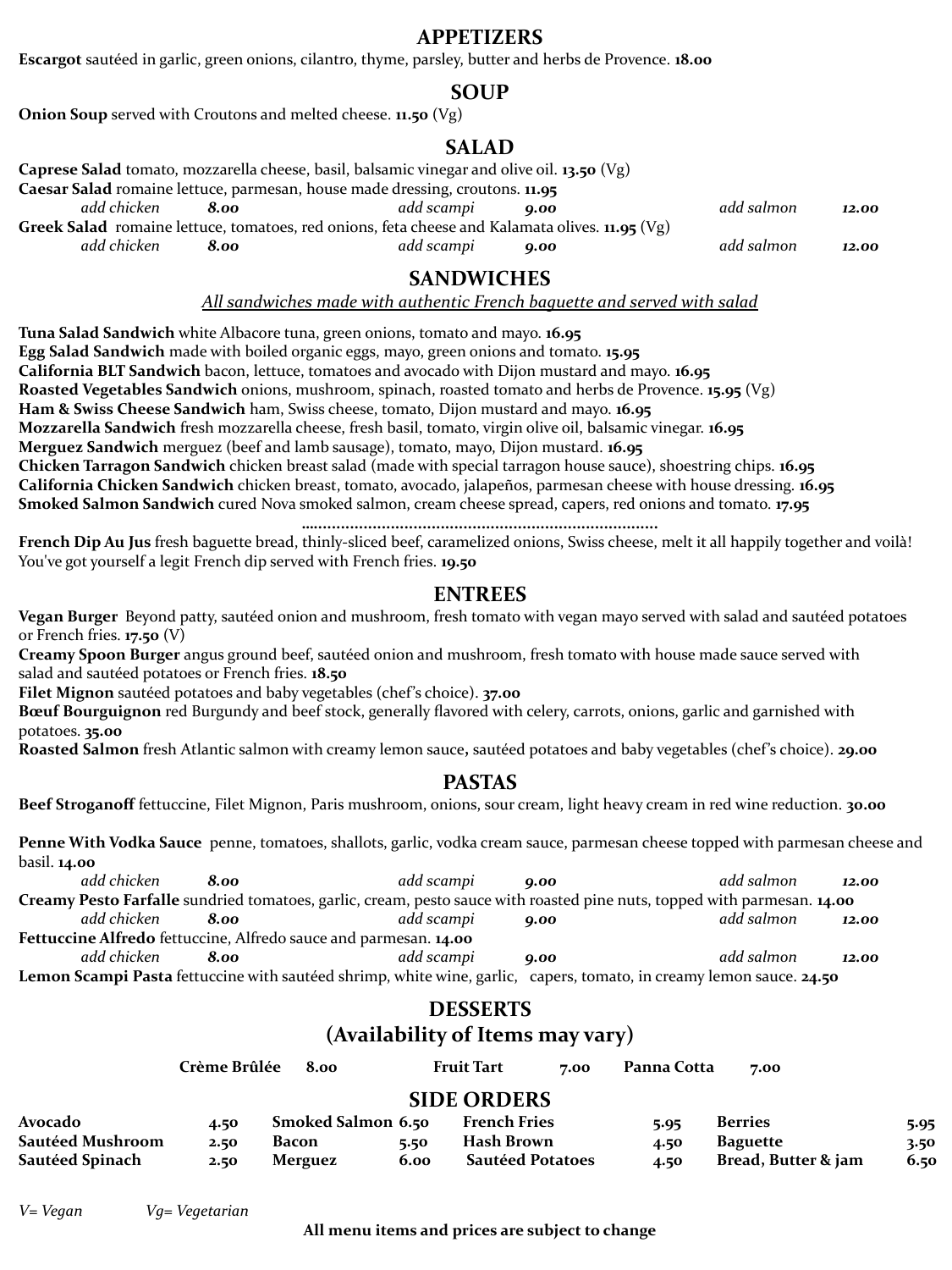Creamy Spoon by Chef Josette

# F R E N C H B I S T R O

## **WINE & BEER LIST**

| <b>SPARKLING WINES &amp; COCKTAIL</b>                                                                                   | <b>Glass</b> | <b>Bottle</b>  |
|-------------------------------------------------------------------------------------------------------------------------|--------------|----------------|
| Mimosa or sparkling wine                                                                                                | 9            |                |
| Mimosa carafe (5 servings)                                                                                              |              | 35             |
| Sangria                                                                                                                 | 9            |                |
| Montmartre Brut Sparkling Wine Rose<br>Montmartre Brut makes a fine aperitif and accompanies a variety of light dishes. | 10           | 35             |
| <b>WHITE WINE</b>                                                                                                       |              |                |
| Château D'eau Chardonnay                                                                                                | 9            | 26             |
| Poultry cuisine, wonderful with strong cheese, grilled freshwater fish.                                                 |              |                |
| Domaine des Brosses Sancerre White                                                                                      |              | 45             |
| It will complement salmon, red tuna, seafood and mixed salads.                                                          |              |                |
| Delle Venezie Pinot Grigio                                                                                              |              | 26             |
| Delicious as an aperitif or with fish dishes, white meat and cheese.                                                    |              |                |
| <b>ROSE WINE</b>                                                                                                        |              |                |
| Le Cengle Cotes de Provence<br>Food suggestion: Salads and green vegetables                                             | 9            | 26             |
| <b>RED WINE</b>                                                                                                         |              |                |
| Henry Cuvelier Bordeaux Red                                                                                             |              | 34             |
| Food suggestion: Beef and venison.                                                                                      |              |                |
| Côtes du Rhône Les Violettes                                                                                            |              | 3 <sup>2</sup> |
| Ideal for all red meat, grilled or in sauce, or testy with roast lamb, prime rib or duck breast.                        |              |                |
| Pinot Noir                                                                                                              | 9            | 26             |
| BBQ, red meats, cheeses, pizza, grilled vegetables, chocolate.                                                          |              |                |
| Lido Bay Cabernet Sauvignon<br>Ideal for beef, lamb, venison and poultry.                                               |              | 38             |

#### **BEER**

Stella Artois 5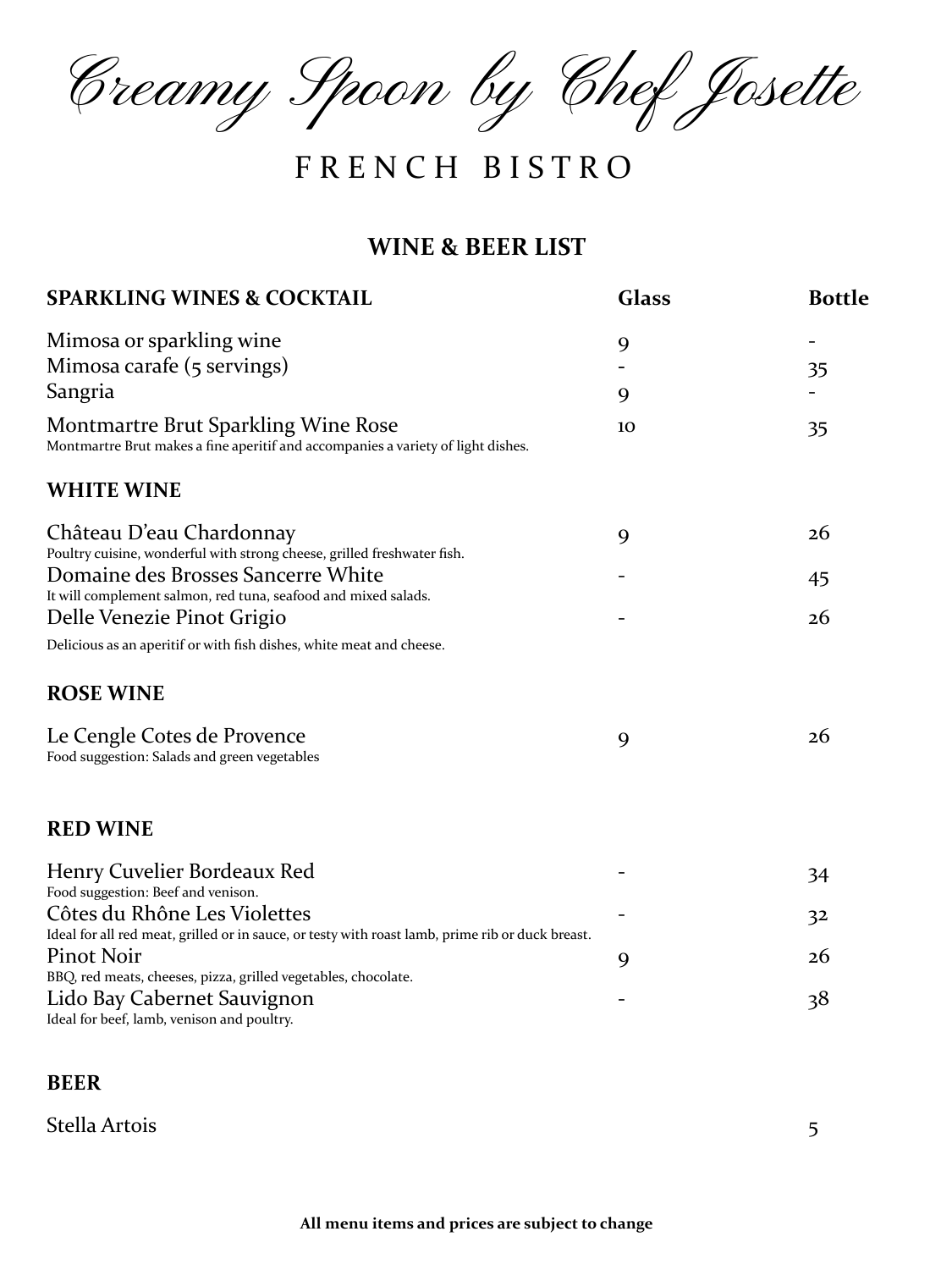Creamy Spoon by Chef Josette

# F R E N C H B I S T R O

# **DRINKS**

*Free refills are only for drip coffee*

| <b>Acqua Panna</b> Natural Spring Water Tuscany-Italy 750ml                                                                          | 7.00 |
|--------------------------------------------------------------------------------------------------------------------------------------|------|
| <b>San Pellegrino</b> Sparkling Natural Mineral Water Bergamo-Italy 750ml                                                            | 7.00 |
| Perrier Carbonated Mineral Water Vergeze-France 330ml                                                                                | 3.00 |
| <b>Creamy Spoon Special Iced Tea (Orange-Rose)</b>                                                                                   | 3.50 |
| <b>Orange Juice</b>                                                                                                                  | 2.75 |
| <b>Apple Juice</b>                                                                                                                   | 2.75 |
| Lemonade                                                                                                                             | 2.75 |
| San Pellegrino Frutta                                                                                                                | 2.75 |
| <b>Canned Soda</b>                                                                                                                   | 2.75 |
| Coffee                                                                                                                               | 3.50 |
| Americano                                                                                                                            | 3.50 |
| <b>Espresso</b>                                                                                                                      | 3.50 |
| Cafe Au Lait                                                                                                                         | 3.50 |
| <b>Hot Chocolate</b>                                                                                                                 | 3.50 |
| <b>Hot Tea</b>                                                                                                                       | 3.50 |
| English breakfast, Earl Grey, Orange spice black tea, Chamomile, Wild raspberry hibiscus,<br>Premium green, Moroccan mint, Chai tea. |      |
| <b>Cafe Latte</b>                                                                                                                    | 4.50 |
| <b>Hawaiian latte</b>                                                                                                                | 4.50 |
| Creamy Spoon Special "La Vie en Rose" Latte                                                                                          | 4.50 |
| <b>Cafe Mocha</b>                                                                                                                    | 4.50 |
| Cappuccino                                                                                                                           | 4.50 |
| <b>Chai Latte</b>                                                                                                                    | 4.50 |
| <b>Dirty Chai Latte</b>                                                                                                              | 4.50 |
| <b>Cold Brew Coffee</b>                                                                                                              | 4.50 |
| <b>Iced Coffee</b>                                                                                                                   | 4.50 |
| <b>Iced Hawaiian Latte</b>                                                                                                           | 4.50 |
| <b>Iced Latte</b>                                                                                                                    | 4.50 |
| <b>Iced Mocha</b>                                                                                                                    | 4.50 |
| All menu items and prices are subject to change                                                                                      |      |